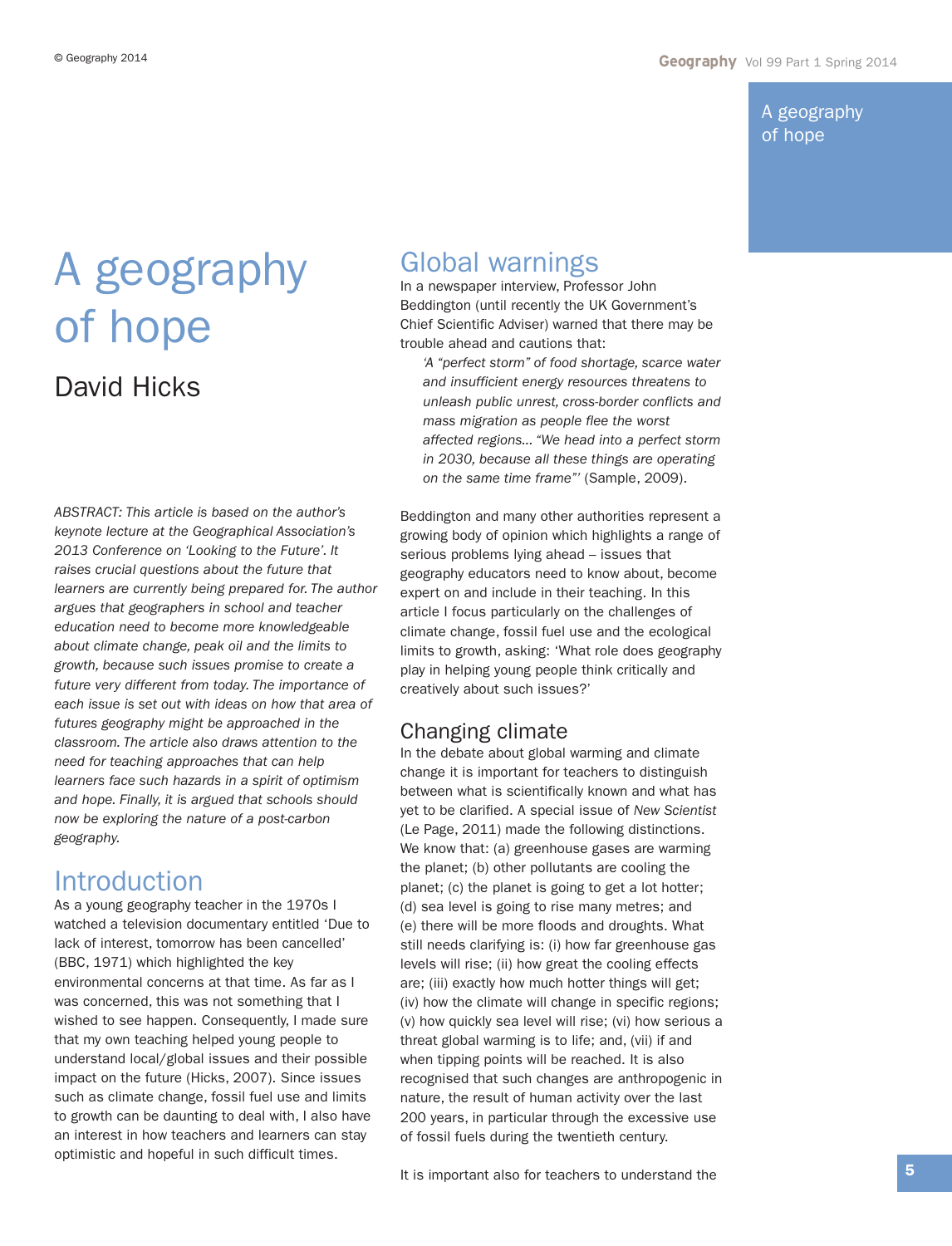### A geography of hope



nature and origins of climate change scepticism and denial which has cast a long shadow over what should or should not be taught in the classroom. Thus investigations by writers, such as Pearce in *The Climate Files* (2010), show that there was no conspiracy by scientists to fabricate global warming data which sceptics had accused them of. Furthermore, research by Oreskes and Conway, set out in *Merchants of Doubt* (2010), reveals a long history of such scepticism and denial, stretching back to issues such as smoking and cancer, acid rain, the ozone hole and, more recently, denial of global warming. These attacks, Oreskes and Conway (2009) found, were not part of a search for scientific truth or debate, but originate from a small group (based mostly in the USA), which have constantly opposed any kind of research that they feel will threaten free market principles. Such activity it turns out is often underwritten by fossil fuel companies and right-wing billionaires (Goldenberg, 2013).

In the classroom, the time for debates about whether climate change is actually occurring or not is long past. Students need to know about weather and climate but they also need to know how and why it is changing and the possible implications of this for their communities. With extreme weather conditions becoming the new norm (Marshall and Reardon, 2013) there is no room for geography to operate merely as an academic subject. Young people are concerned about their future and geography has a duty to demonstrate its role in developing a sense of ecological citizenship. In broad terms, the twin climate change tasks for society and schools are those of mitigation and adaptation. Learning how they can contribute to positive change, and seeing how others are doing so, helps students develop a sense of agency and optimism about the future (Selby and Kagawa,

2013). Here, one has to wonder at the political reasoning for removing references to sustainability and climate change in draft curriculum documents for the under-14s (Jowitt, 2013).

The Ashden Awards (2013) for renewable energy initiatives provide inspiring examples of climate change mitigation. The school awards draw attention to institutions where staff and pupils have committed themselves to reforming every aspect of energy use. Ashden also runs a programme of support for schools wishing to decrease their carbon footprint. Adaptation is an exciting and challenging issue because it asks the question: 'How does life need to change so that we can more competently manage the extremes of weather that we are now facing?', which leads in turn to further questioning: 'What will be the impact on buildings, agriculture, transport and environment?' and 'How do these activities need to adapt in order to be better prepared for floods, drought and unseasonal weather?' These are immediate challenges that need creative and innovative geographical responses, not least because young people's futures are at stake (Urry, 2011).

### Peak oil

While my recent search for 'peak oil' on a geographical website only came up with 'Peak District', geographers are now beginning to explore this issue (*Geoforum*, 2010). I suspect, however, that the notion of peak oil has largely yet to enter the school curriculum because it is deemed too contentious or novel to be taken seriously. Figure 1 graphically demonstrates that discovery of oil peaked in the late 1960s and has been on a significant downward curve for the last 40 years. It is generally reckoned that there are no further giant oil fields left to be discovered. Understandably, production of oil lags behind

**Figure 1:** *The end of easy oil: discovery and production from 1930 to 2050. Notes: Revisions have been backdated, and figures are rounded with 3 year moving average. Source: ASPO, 2008.*

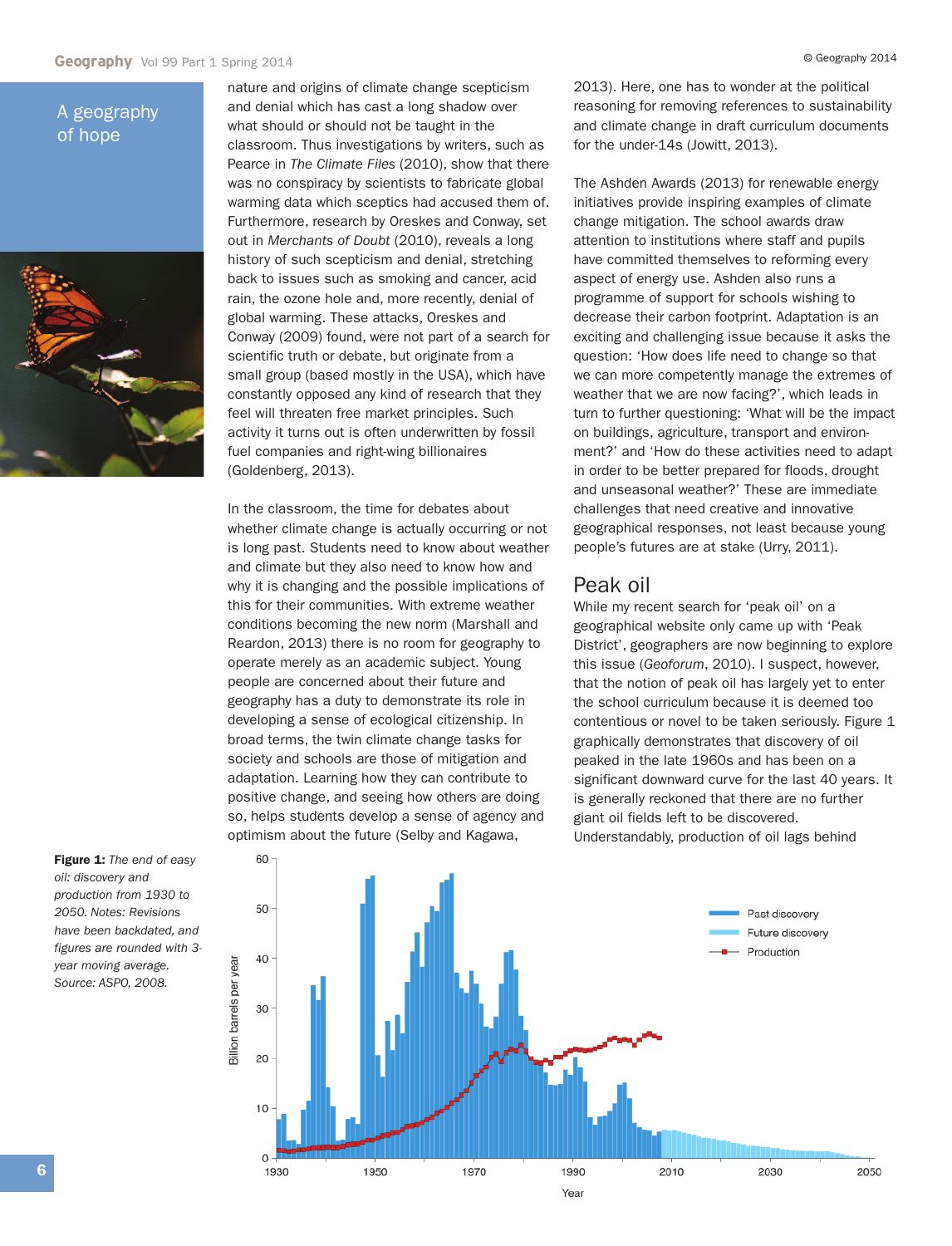discovery, but as Figure 1 indicates, from the 1980s onwards this has begun to plateau. Various bodies – from the International Energy Authority to the UK Energy Research Council (Guardian, 2009; McAlister, 2009) – have consequently observed that there may be oil shortages and volatile prices ahead. It is argued, therefore, that oil production may already have peaked or is likely to do so in the near future. The end of what might be called 'easy oil' is near. While new but smaller sources of oil are being found they are often also problematic for a number of reasons, including location – the deposits are in ecologically sensitive areas (such as the Arctic); the extraction of oil from these places causes social and environmental disruption (as is the case with hydraulic fracturing); and/or the crude oil is more expensive to extract due to practical difficulties (as in deep water drilling) (Urry, 2013).

Oil matters because it has been the lifeblood of human progress and expansion, both as a cheap and easily-available fuel and for its many other uses in fertilisers and chemicals, plastics and other materials. This is why the end of easy oil could mark a difficult energy and materials transition ahead. Already there are difficulties ahead because the continued burning of oil, as well as coal and gas, will contribute to greater global warming. The stark truth, as Berners-Lee and Clark (2013) argue, is that most of the (as yet untapped) fossil fuels need to be left in the ground. Elliot and Urry highlight the dilemma thus:

*'In the twentieth century, powerful, high-carbon, path-dependent systems were set in place, locked in through various economic and social institutions. And as the century unfolded, these lock-ins meant that the world came to be left with a high and unsustainable carbon legacy'* (2010, p. 132).

Because this legacy is patently unsustainable, society urgently needs to shift towards a low, zero or post-carbon future in the face of climate change and peak oil.

Geography, along with science, has a key role to play in exploring the nature of current and future energy issues (Buchan, 2010). Young people need to understand where their energy comes from, the many uses to which it is put and its variable impact on the environment. They need, in particular, to understand the advantages and disadvantages of different energy sources. The main fossil fuels – coal, oil and gas – must now be seen as highly problematic given their carbon footprint. Whilst nuclear energy produces no  $CO<sub>2</sub>$ emissions, it leaves a dangerous legacy of

radioactive waste for future generations to deal with. Only renewable sources of energy – solar, wind, water and biomass – are zero carbon (Kemp and Wexler, 2010). Examples of each of these should be explored and visited so that young people can understand the exciting nature of the energy shift that is beginning to occur.

### Limits to growth

Forty years ago the original *Limits to Growth* report (Meadows *et al*., 1972) was published; it was the first global computer model to explore possible future impacts of the then current trends. *Limits to Growth* plotted the likely interactions of accelerating industrialisation, rising population growth, widespread malnutrition, depletion of nonrenewable resources and environmental damage. No matter how each trend was changed, the resulting scenarios led first to unchecked growth and, subsequently, to overshoot and collapse in the twenty-first century. Much of the criticism that followed the model's release came from those who believed technology and resource economics would always overcome any possible ecological limits to growth. More than 20 years later, updated work by the authors using more powerful computer modelling confirmed the need for society to move rapidly towards a more sustainable path (Meadows *et al*., 2005). Part of the crux here is that whilst environmentalists and others highlight the ecological limits to growth, capitalist economists argue that resource economics and new technologies can always overcome such limits.

Global-systems pioneer Randers (2013), one of the authors of the original report, has drawn on the work of leading scientists, economists, futurists and others, to analyse what the next 40 years may bring. Due to climate change, energy issues, the limits to growth and other related concerns, things do not look too good. The transition to a sustainable future, Randers writes, will require:

*'fundamental change to a number of the systems that govern current world developments. Not only will the energy system need to change from fossil fuel to solar, and the ruling paradigm from perpetual physical growth to some form of stability that fits within the carrying capacity of the globe, but there will also need to be changes to the softer institutional guides like capitalism, democracy, agreed power sharing, and the human perspective on nature'* (2013, p. 13).

One way to measure human impact on the planet is through the notion of an ecological footprint (see Global Footprint Network website). This considers all the natural resources taken from the planet and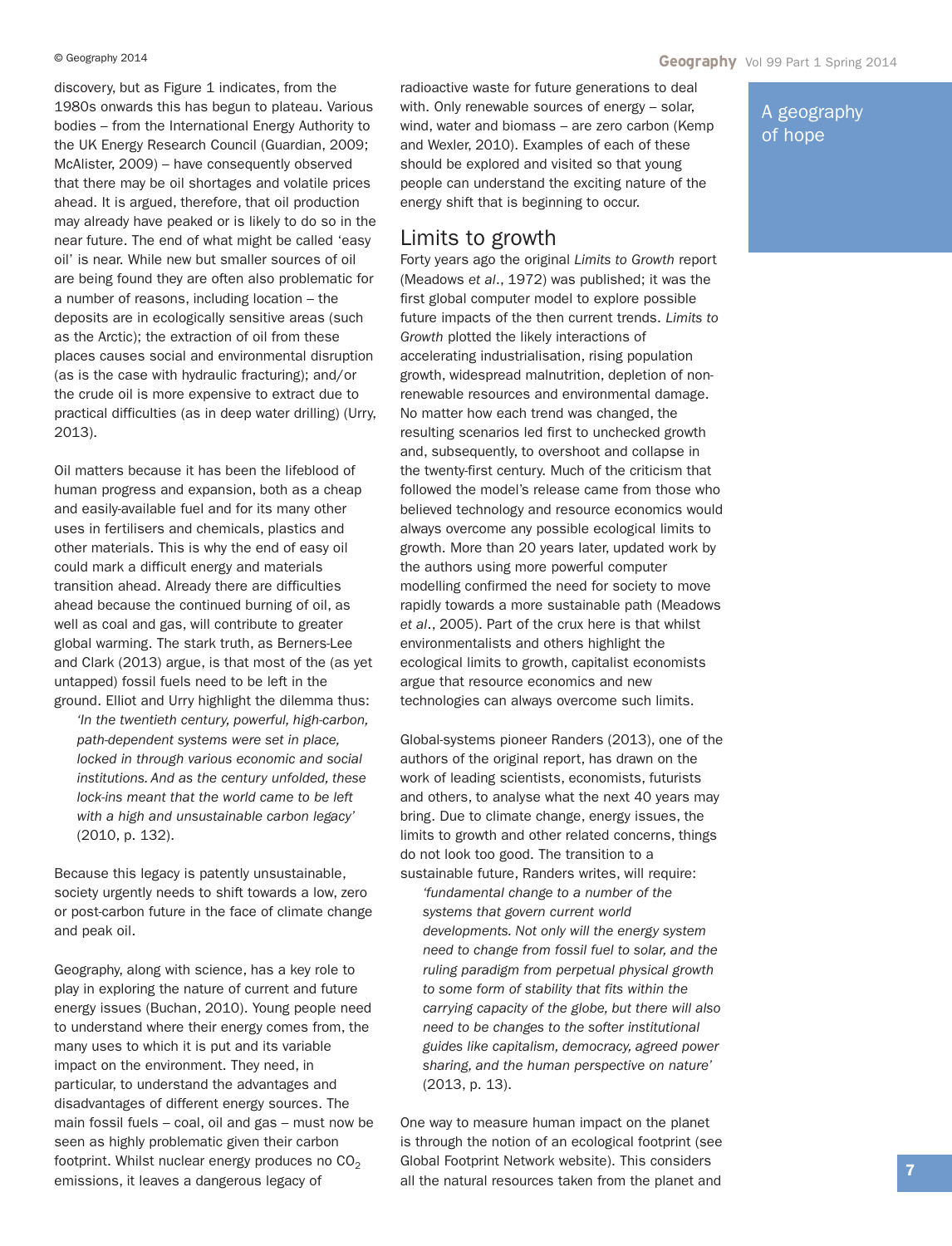### A geography of hope



all the consequent waste put back into the biosphere. For the biosphere (our planetary lifesupport system) to function effectively, our collective footprint needs to match what the restorative systems of planet Earth can handle. The Global Footprints Network has calculated we are now using the Earth's resources at a rate that would take between 1.3 and 1.5 planets to sustainably support. A graphic illustration here is the concept of 'Earth Overshoot Day', i.e. the approximate date each year on which human demand exceeds the planet's ability to replenish. In 2003 Earth Overshoot Day fell on 21 October, in 2011 on 27 September but by 2013 it was 20 August (New Economics Foundation, 2013). The deficit each year is made up by unsustainable depletion of fisheries, forests and minerals and  $CO<sub>2</sub>$  emissions. Geographers should therefore be measuring the global footprint of their schools, and a useful activity for beginning to engage with this is 'Treading lightly on the planet' from Education Scotland (2013).

## Facing the future

### Collision course

Climate change, fossil fuel use and limits to growth are each major problems in their own right but they are also closely interrelated. The exciting 'progress', for some, of the last two centuries has brought society to a dangerous impasse. The probable future is not the one we thought we were creating, as Judt observes:

*'Something is profoundly wrong with the way we live today. Much of what appears to be "natural" ... dates from the 1980s: the obsession with wealth creation, the cult of privatisation and the private sector, the growing disparities of rich and poor. And above all, the rhetoric which accompanies these: uncritical admiration for*

**Figure 2:** *Four possible post-carbon scenarios.*

#### **Business as usual**

Continued economic growth is seen as the best way forward with the emphasis on continued use of fossil fuels. Society is consequently unprepared for the effects of global warming and energy descent.

#### **Techno-stability**

Move towards a low carbon society encouraged by significant expansion of green technologies in all areas of life. This technological solution largely ignores the limits to growth.

#### **Energy crash**

No clear lead given over climate change or a move away from fossil fuels. The effects of climate change escalate. Power black-outs become increasingly common. Serious fragmentation of society occurs.

#### **Sustainable transition**

All sectors work towards the creation of a more resilient society based on effective climate change mitigation and adaptation and renewable sources of energy. Society begins living within the ecological limits to growth.

*unfettered markets, disdain for the public sector, the delusion of endless growth'* (2010, pp. 1–2).

This corrosive phase of neoliberal economics has served to heighten the hazards and dangers that lie ahead (Gray, 2009), and is why a growing number of commentators argue that we are now facing a long and difficult social, economic and environmental transition (see, for example, Heinberg and Lerch, 2010; Brown, 2011; Randers, 2013). In essence, this is a future for which much of society is unprepared and thus there is an urgent need for geography educators to explore these matters in more detail. In his reflections on this shift, Orr (2009) argues that we have been on a collision course with the limits of the Earth for the last two centuries; that the impact of climate change will be far more difficult than we have been led to believe; that severe social, economic and political traumas lie ahead; and that the multifaceted problems of sustainability will not be solved by this generation or the next. Are Orr's reflections alarmist or should geographers hold these as possible, or even probable, truths?

### Alternative futures

Futurists and others often use scenarios to prompt discussion and debate about possible alternative futures. Scenarios can be brief or they can be lengthy and aim to highlight contrasting views of the future which embody different values and outcomes. Scenarios can profitably be used in the classroom to explore both probable and preferable futures (Hicks, 2012). In his thoughtful exploration of climate change, the sociologist Urry (2013) has set out four possible scenarios for the middle years of the twenty-first century. Geographers should now also be using such tools to explore the possible territory that lies ahead. Figure 2 shows four post-carbon scenarios that teachers can use with students.

More detailed versions of the post-carbon scenarios shown in Figure 2 can be found in Hicks (2014), and older students could be asked to expand on what are essentially brief glimpses into possible futures. Discussion questions can include:

- **•** What would need to have happened for each of these scenarios to come about?
- **•** Which scenario do you feel is most likely to come about?
- **•** Which scenario would you most wish to see come about?
- **•** What would need to be done to help bring this about?
- **•** Who in your community is working to achieve such a future?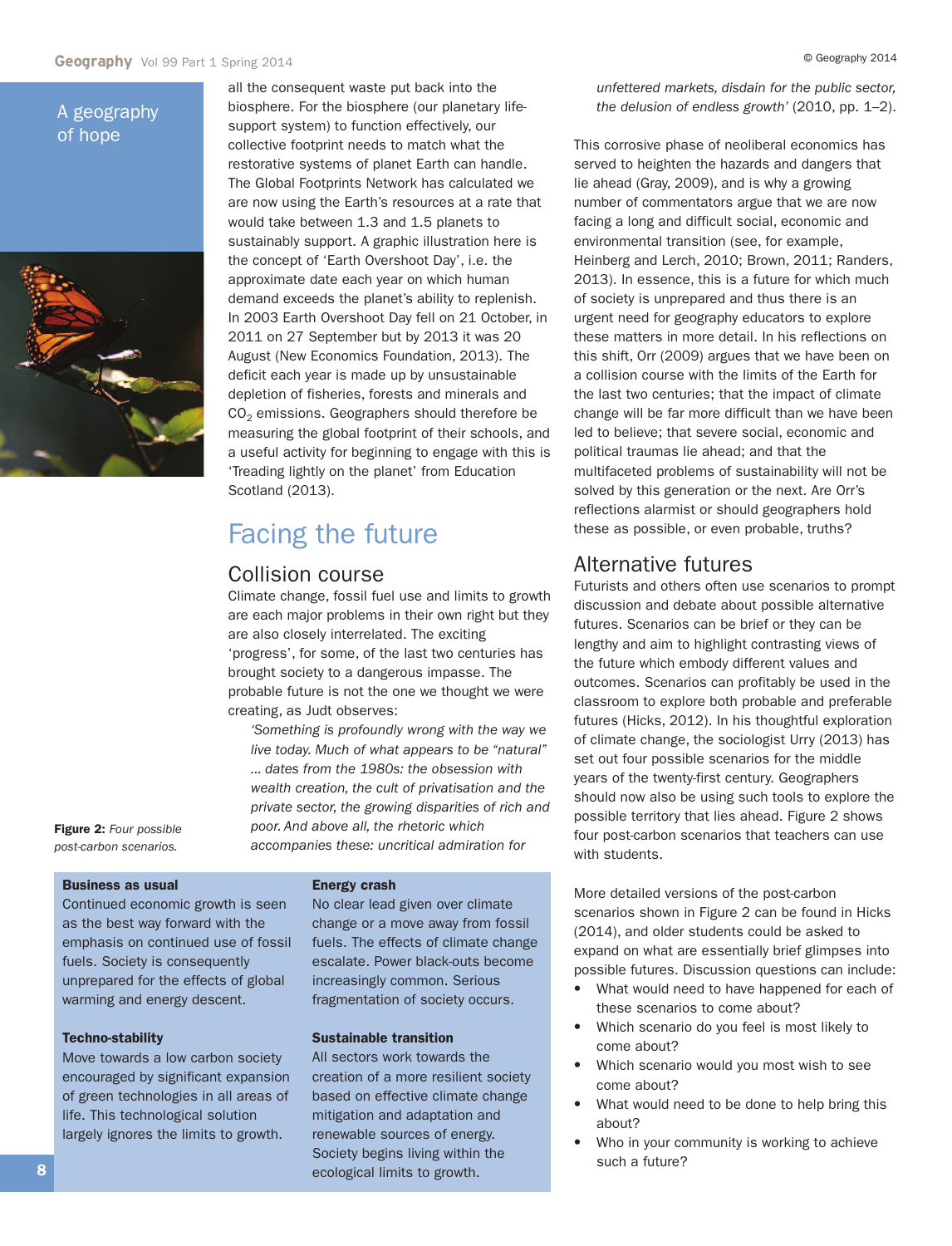## A journey of hope

## Identifying sources of hope

At this point it is important to note that there is a significant difference between 'hoping that' something will come about (such as the sun shining tomorrow), and the more radical or active hope that is needed to survive in really difficult circumstances. Such hope is ontological: it is what we draw on when we are faced by the worst that life can offer.

Some years ago, I ran a residential event for educators who wanted to explore the notion of hope. Over the course of a weekend they gradually began to identify that which had often been occluded before: some of their key sources of hope. These are shown in Figure 3.

The sources of hope shown in Figure 3 are ones that educators and learners may well need to draw on in the coming transition. Indeed, as Freire argues, 'One of the tasks of the progressive educator ... is to unveil opportunities for hope, no matter what the obstacles might be' (1994, p. 3).

## Active hope

The sorts of issues that are being explored here are inherently disturbing ones, they unsettle our worldview, challenge our preconceptions, and can even keep us awake at night. They are also 'wicked' issues, with no easy solutions or answers. An understandable response to such matters is thus the psychology of denial, the place where we go to in the face of things that seem just too difficult to handle. However, this is also self defeating since such fears need to be acknowledged and shared before one can respond actively to such challenges. Major studies are beginning to highlight the increasing psychological distress that will be caused by climate changerelated events (Fritze *et al*., 2008). Unfortunately, education does not have a good record in helping young people manage such matters. As Kelsey and Armstrong emphasise:

*'We need to acknowledge the enormity of environmental problems, and share our feelings of frustration, anger, sadness, fear and hopelessness. We need to create spaces and opportunities to help kids explore and share their own feelings. We also need to move beyond the narrative of "doom and gloom" toward more hopeful narratives grounded in resiliency, wellbeing, happiness and health'* (2012, p. 190).

It is vital that young people are enabled to share their hopes and fears about environmental matters that concern them (Australian Psychological Society, 2013). Students need a safe space in which to explore such emotions; and to understand that they are not alone in this endeavour, that other people (young and old) are working to change things for the better. I, therefore, believe that there should be four strands in the geographical study of issues, which are as follows.

- **Knowing:** what do we need to know to make sense of this issue?
- **Feeling:** what are some of the hopes and concerns we have in relation to this issue?
- **Choosing:** what are the choices that need to be made in helping resolve this issue?
- **Acting:** what sort of action for change might we and others want to be involved in?

Enabling students to explore their feelings in this way is one of the contributions geography should be making to an ecological citizenship for the future (Hayward, 2012).

A geography of hope

**Figure 3:** *Key sources of hope. Source: Hicks, 2006.*

| The natural world<br>A source of beauty, wonder and<br>inspiration which ever renews itself<br>and ever refreshes the heart and<br>mind            | <b>Other people's lives</b><br>The way in which both ordinary and<br>extraordinary people manage<br>difficult life situations with dignity                 |
|----------------------------------------------------------------------------------------------------------------------------------------------------|------------------------------------------------------------------------------------------------------------------------------------------------------------|
| <b>Faith and belief</b><br>May be spiritual or political. Offers a<br>framework of meaning in both good<br>times and bad                           | <b>Humour</b><br>Seeing the funny side of things,<br>being able to laugh in adversity,<br>having fun, celebrating together                                 |
| <b>Mentors and colleagues</b><br>At work and at home who offer<br>inspiration by their deeds and<br>encouragement with their words                 | <b>Collective struggles</b><br>Groups in the past and the present<br>which have fought to achieve the<br>equality and justice that is rightfully<br>theirs |
| A sense of self<br>Being aware of one's self-worth and<br>secure in one's own identity which<br>leads to a sense of connectedness<br>and belonging | <b>Relationships</b><br>The being loved by partners, friends<br>and family that nourishes and<br>sustains us in our lives                                  |
| <b>Roots</b><br>Links with the past, childhood,<br>history, previous generations,<br>ancestors, the need to honour<br>continuity                   | <b>Human creativity</b><br>The constant awe-inspiring upwelling<br>of music, poetry and other arts - an<br>essential element of the human<br>condition     |
| <b>Human creativity</b><br>Both individual and community,<br>music, song and dance, painting<br>and sculpture, books, stories,<br>poetry, utopia   | <b>Visionaries</b><br>Those who offer visions of an Earth<br>transformed and who work to help<br>bring this about in different ways                        |
|                                                                                                                                                    |                                                                                                                                                            |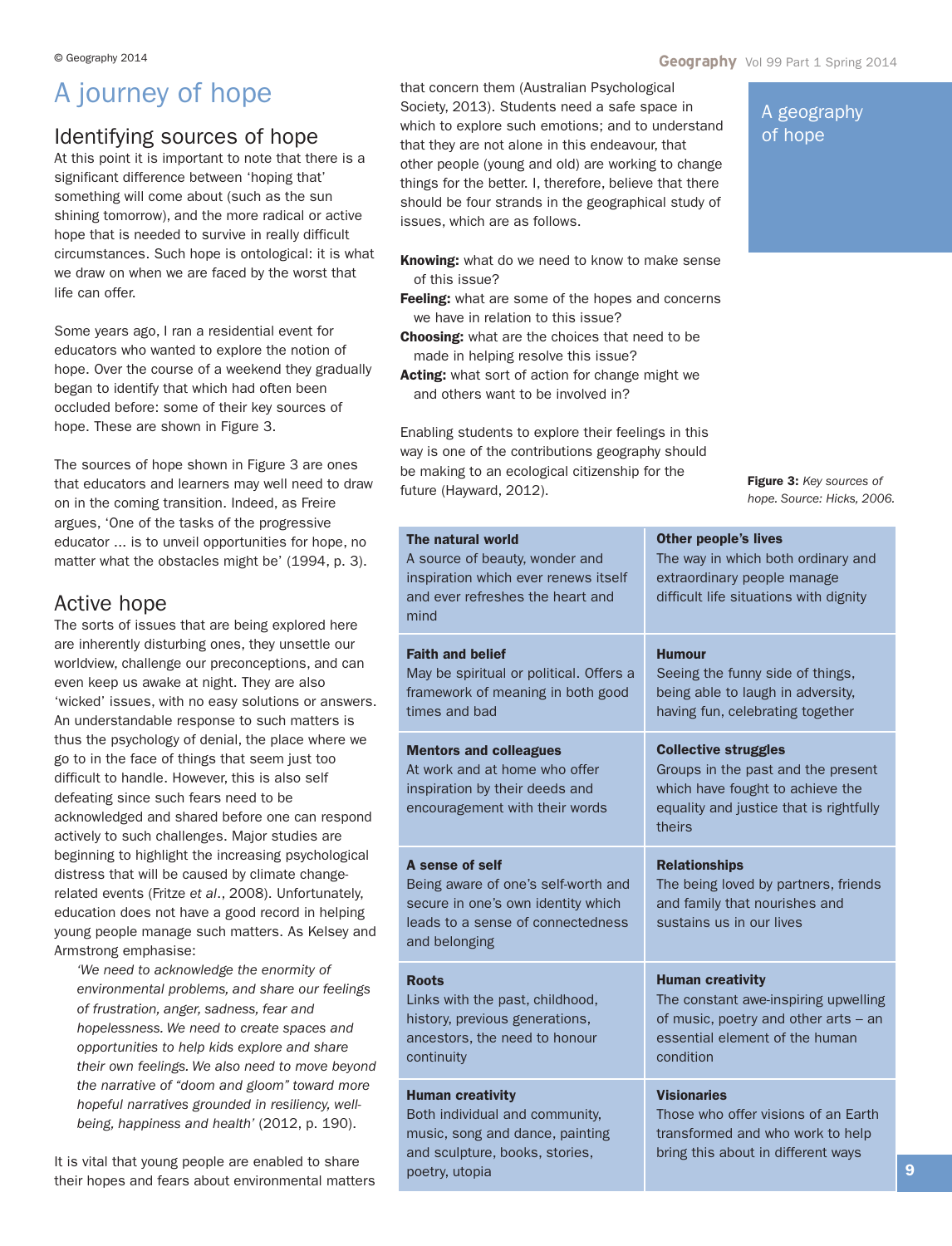## A post-carbon geography

## A geography of hope



**Figure 4:** *Stories from the future. Source: Hicks, 2012. Reproduced with permission of World Wide Fund for Nature UK.*



Look carefully at the scenario of what local well-being might look like in a more sustainable future. Imagine you are visiting this future with a group of friends and you need to gather information about it. Look around to see how things are different from today and consider:

- **•** What are people saying about life in this future?
- **•** What are people doing that is different?
- **•** What are the advantages of living in this future?
- **•** What might be the disadvantages?
- **•** What questions do you have about this future?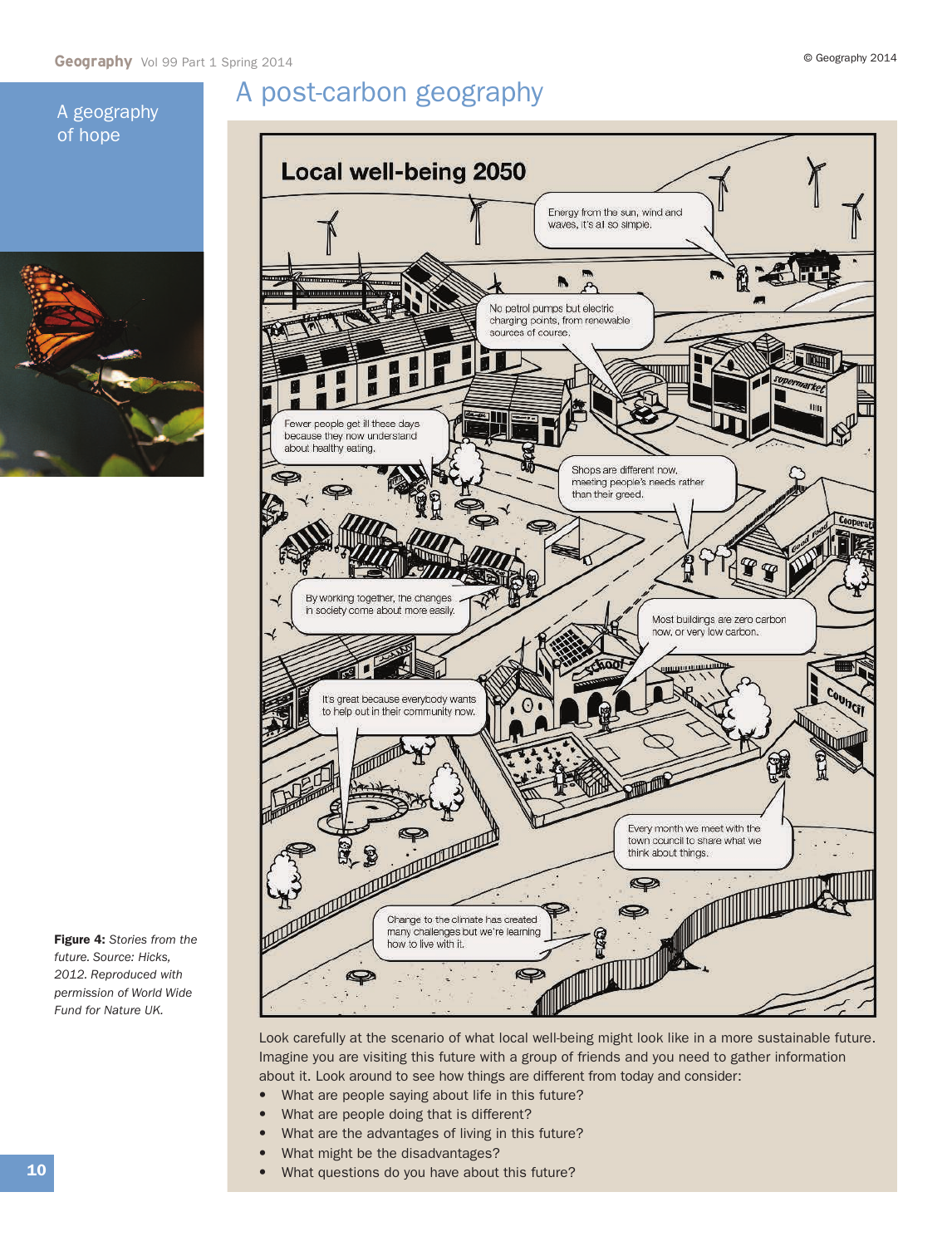## A major reorientation

But, where does this leave geography education? Matthewman and Morgan are clear that it is time for geography to face up to the post-carbon challenge:

*'Nothing less than a major reorientation of geography as taught and learned in schools is required if students are to gain a realistic understanding of contemporary environmental challenges. The commonly-taught subjects in the geography curriculum are capable of being taught in order to accommodate the challenge of a post-carbon era'* (2013, p. 99).

One valuable source of relevant case studies and inspirational stories is the international Transition Network (2013). Transition initiatives occur when people come together locally to share concerns about climate change and the energy crisis. Interest groups then set up local projects to explore areas such as energy, food, transport and biodiversity. The overall goal is to make communities more self-reliant, and therefore resilient, in times of difficult change. The goal is to draw up and implement plans for a low or postcarbon community (Hopkins, 2012). Geography departments can both learn from and contribute much to such creative local initiatives (Hicks, 2014).

## Sustainable futures

A post-carbon geography can also learn much from developments in the field of sustainability education both in relation to research and pedagogy (Wals and Corcoran, 2013; World Watch Institute, 2013). A series of visual scenarios for classroom use can be found in *Sustainable Schools, Sustainable Futures* (Hicks, 2012); these explore: food and farming, energy and water, travel and transport, consuming and wasting, buildings and biodiversity, inclusion and participation, local wellbeing and global connections. By way of a taster an example scenario, together with instructions for classroom use, are shown in Figure 4 (previous page).

Figure 4 is one of eight scenarios designed to illustrate different aspects of a more sustainable and low-carbon future. Each illustration is designed to prompt debate and discussion about different aspects of a post-carbon world. All eight scenarios can be used to enhance and clarify other ongoing classroom work, and, of course, both teachers and students can sketch their own low-carbon future scenarios.

A geography of hope

## Some questions arising for geography teachers

In what ways does your teaching:

- **•** analyse the nature and impact of unsustainable/sustainable practices?
- **•** imply that continued economic growth will always be the norm?
- **•** assume that there will always be a ready supply of fossil fuels for human use?
- **•** explore the nature and importance of renewable energy sources?
- **•** help learners explore the nature of/need for a more sustainable future?
- **•** foster capabilities needed for the transition to a post-carbon society?

Geography, I believe, has a crucial and essential role to play in helping prepare young people for the transition to a post-carbon society. The choice society faces is whether this occurs chaotically by default or, as this article advocates, through informed and co-ordinated action for change.

### References

- Ashden Awards (2013) 'Less  $CO<sub>2</sub>$ '. Available online at *www.ashden.org/less-co2* (last accessed 10 June 2013).
- ASPO (Association for Peak Oil and Gas) (2008) *Newsletter,* 96. Available online in archives at *www.peakoil.net/aspo-newsletter* (last accessed 8 November 2013).
- Australian Psychological Society (2013) 'Tip sheets'. Available online at
	- *www.psychology.org.au/publications/tip\_sheets/climate* (last accessed 10 June 2013).
- BBC (1971) 'Due to lack of interest, tomorrow has been cancelled', *Horizon,* 8 March. London: BBC.
- Berners-Lee, M. and Clark, D. (2013) *The Burning Question: We can't burn half the world's coal, oil and gas. So how do we quit?* London: Profile Books.
- Brown, L. (2011) *World on the Edge*. London: Earthscan. Buchan, D. (2010) *The Rough Guide to the Energy Crisis*. London: Rough Guides.
- Education Scotland (2013) 'Schools global footprint'. Available online at *www.ltscotland.org.uk/schools globalfootprint/index.asp* (last accessed 10 June 2013).
- Elliott, A. and Urry, J. (2010) *Mobile Lives*. London: Routledge.
- Freire, P. (1994) *A Pedagogy of Hope*. London: Continuum.
- Fritze, J., Blashki, G., Burke, S. and Wiseman, J. (2008) 'Hope, despair and transformation: climate change and the promotion of mental health and wellbeing', *International Journal of Mental Health Systems.* Available online at *www.biomedcentral.com/content/ pdf/1752-4458-2-13.pdf* (last accessed 10 June 2013).
- *Geoforum* (2010) 'Geographies of peak oil' (themed issue), 41, 4, pp. 523–30.
- Global Footprint Network: *www.footprintnetwork.org* (last accessed 10 June 2013).